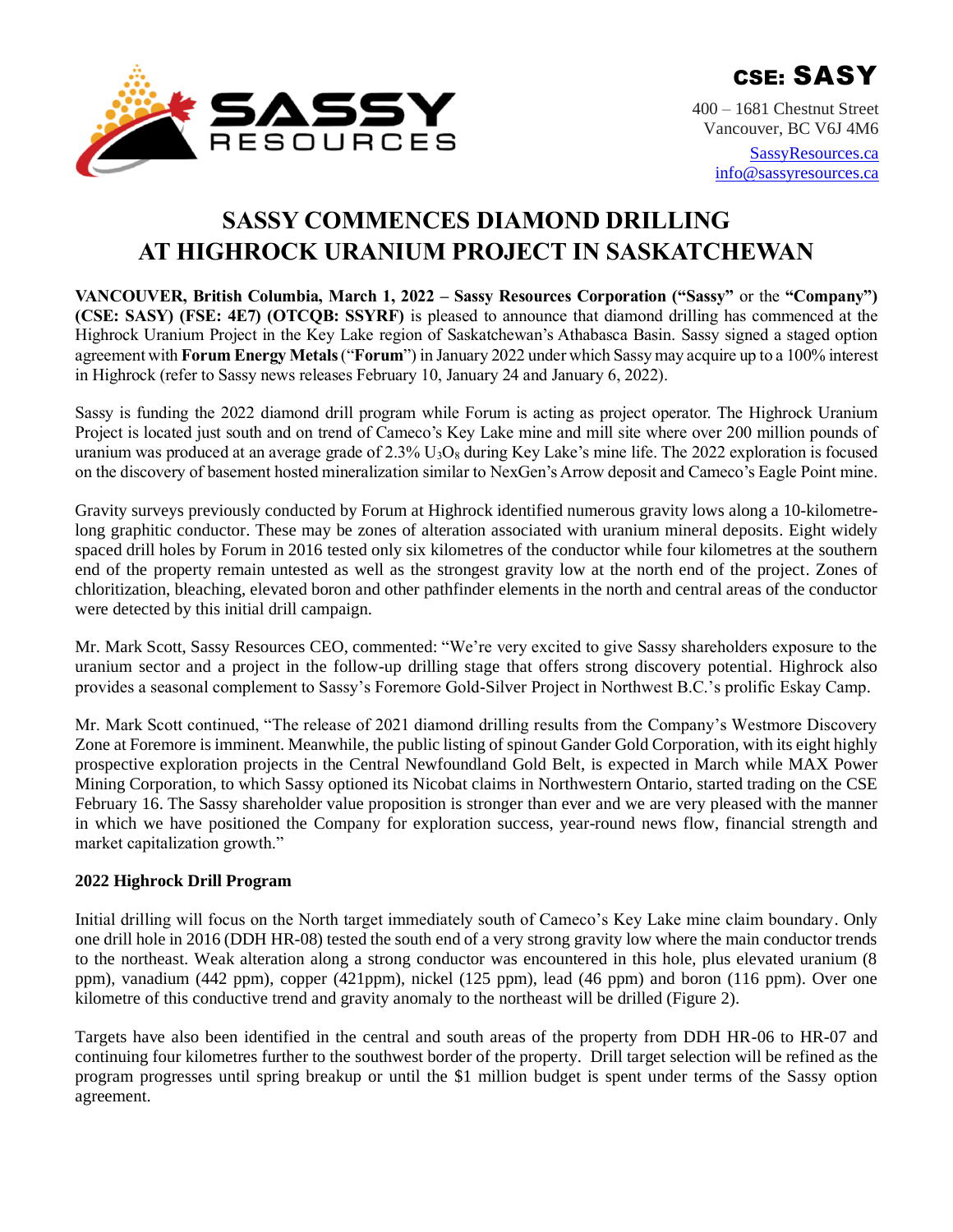**Figure 1: Highrock Project Location Map.** The Highrock Project is located just south of the Key Lake uranium deposit along the graphitic conductive trend that hosts Key Lake.



**Figure 2: Gravity Survey, Historic Drill Hole Locations and Conductor on the Highrock Project.** Gravity lows are shown in blue, the EM conductor is in red. The first target area is the combination of the conductor and strong gravity low (north of HR-08) at the north end of the property, bordering Cameco's Key Lake mine project.